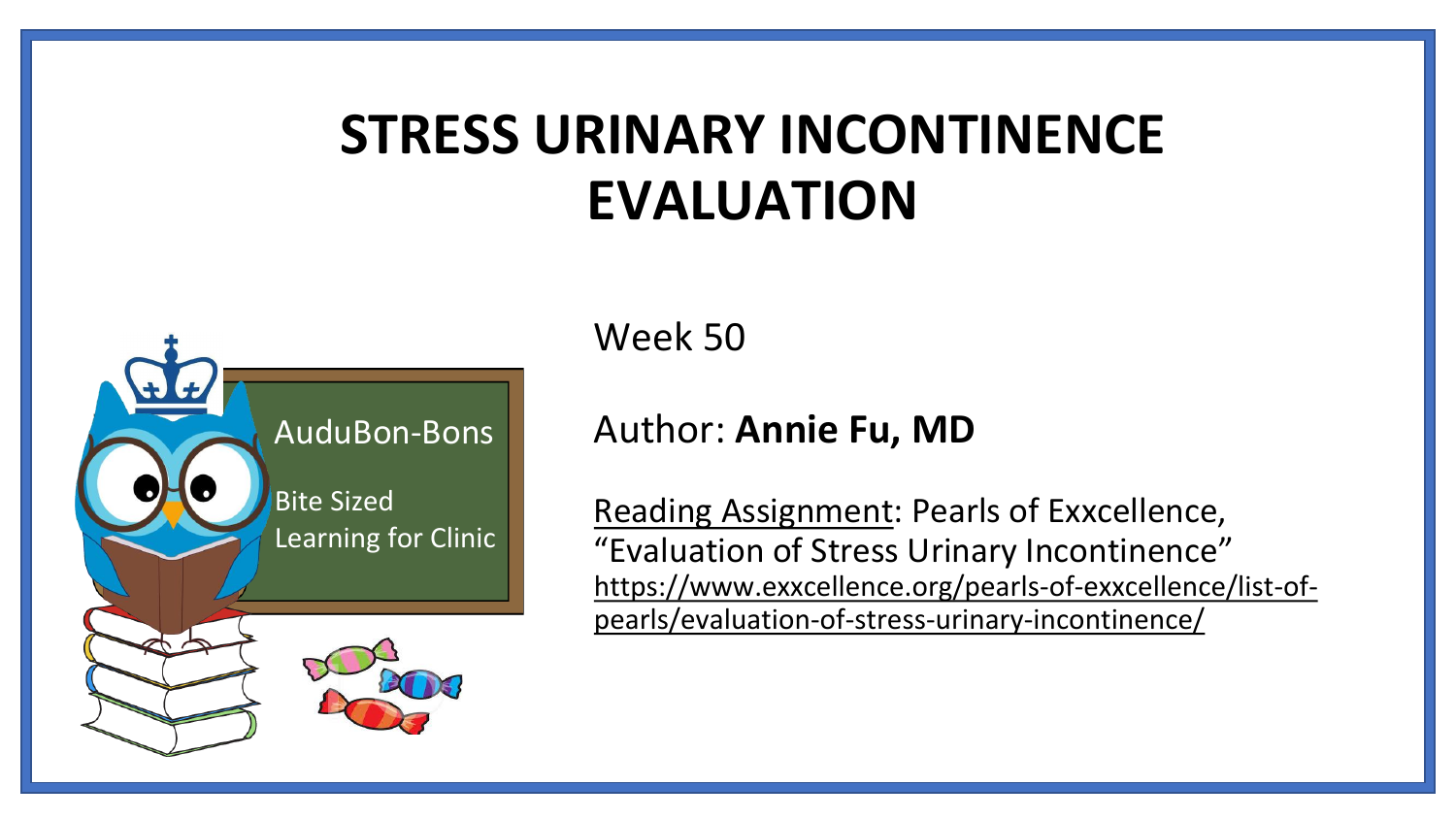

• Understand what the pertinent evaluation of a patient with suspected stress urinary incontinence entails

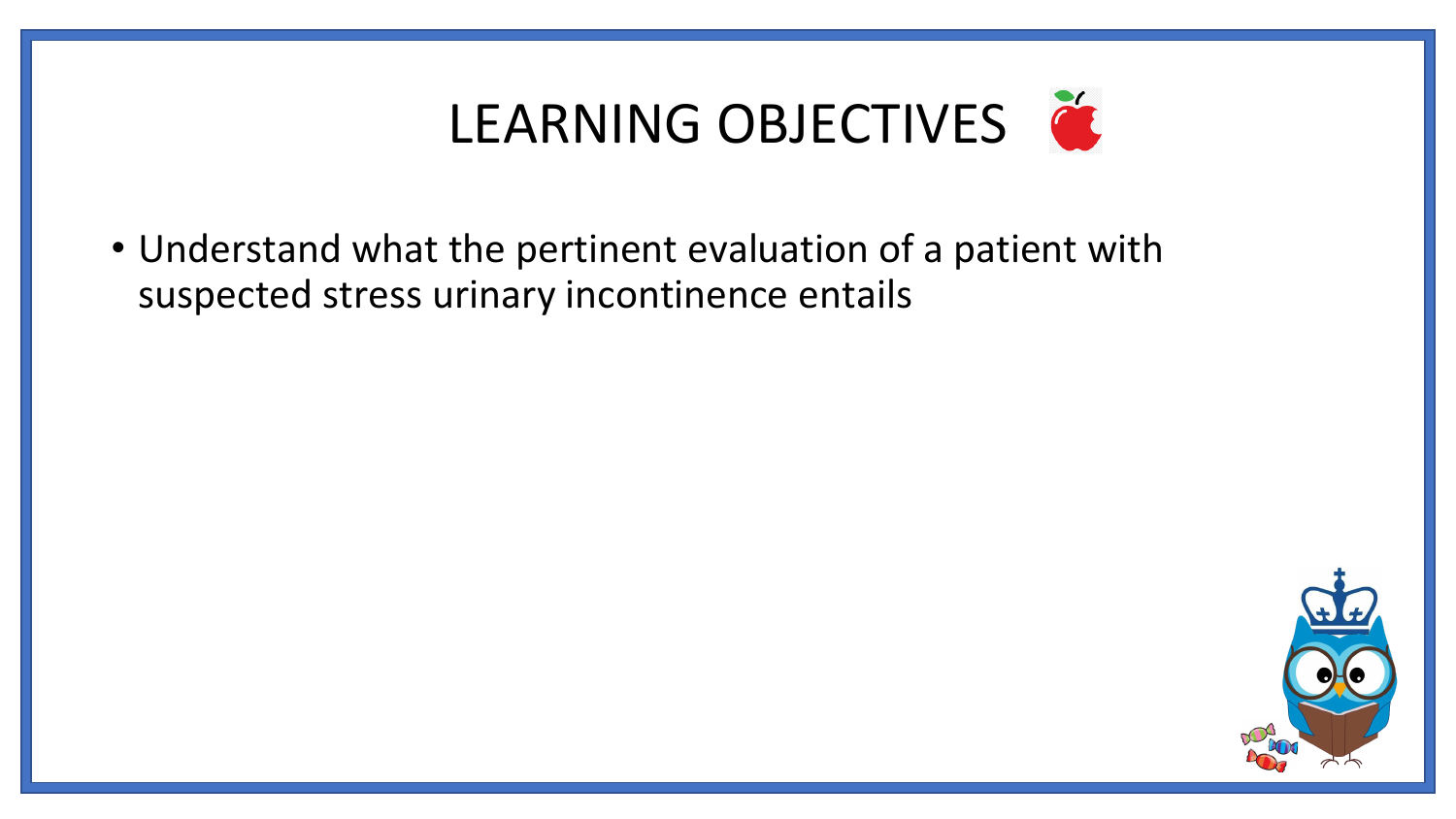#### CASE VIGNETTE

A 24 yo G4 P2022 woman presents for evaluation of urinary incontinence.

Upon questioning, she reports a 5 month history of worsening UI. She reports loss of a small volume of urine whenever she sneezes or coughs. She uses a pantiliner daily due to incontinence. She denies any dysuria, vaginal discharge, bulge symptoms, or other symptoms.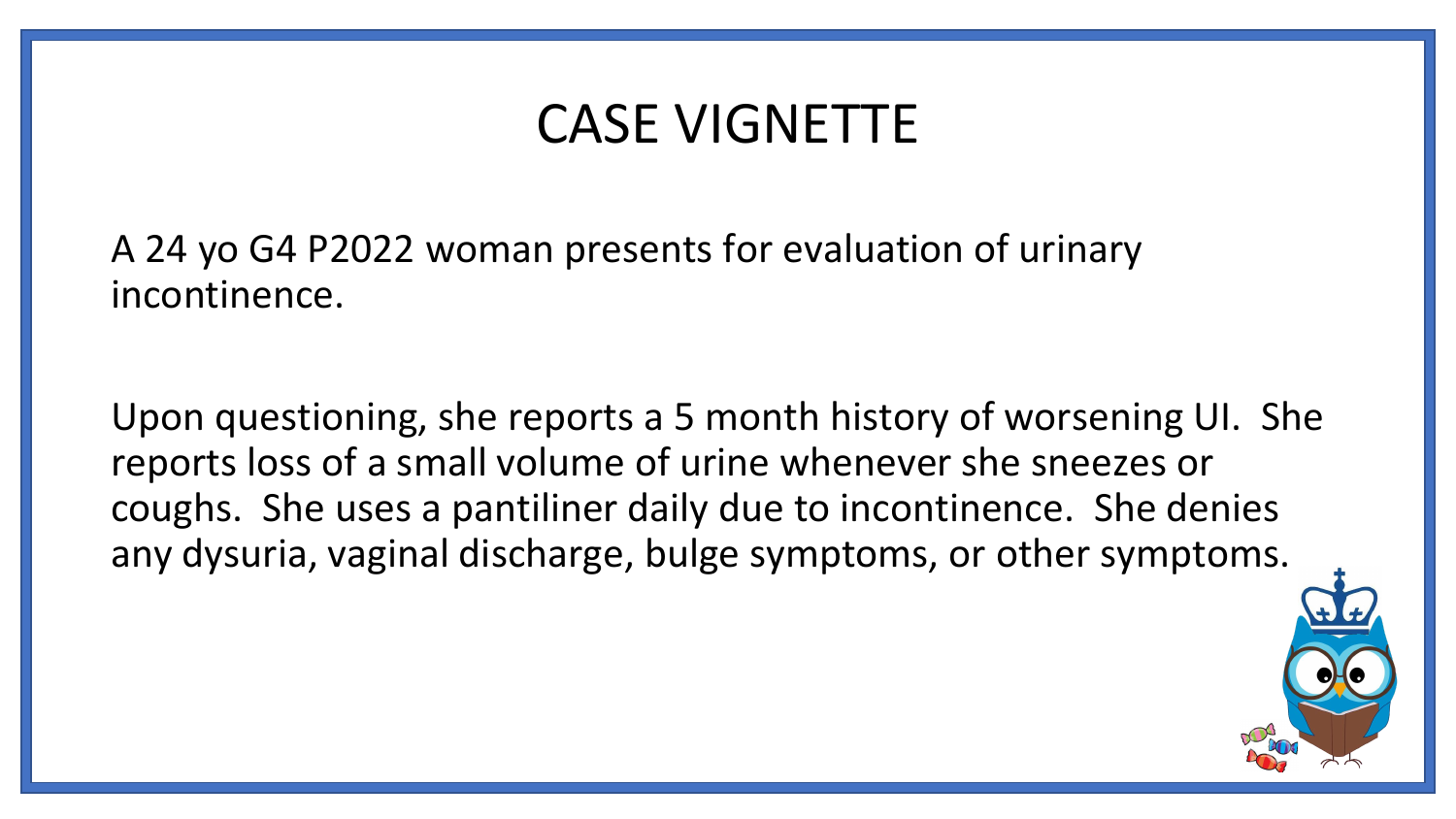## FOCUSED HISTORY

What parts of the patient's history are most important?

- **PMH:** Denies
- **PSH:** Denies
- **OBHx: 2 x FT NSVD (last delivery 6 months prior), 2 medical abortions**
- **GynHx:** Denies STIs, abnormal paps, fibroids, cysts
- **FH:** None
- **SH:** No toxic habits, single, lives with children, unemployed, denies IPV
- **Meds:** None
- **All:** None

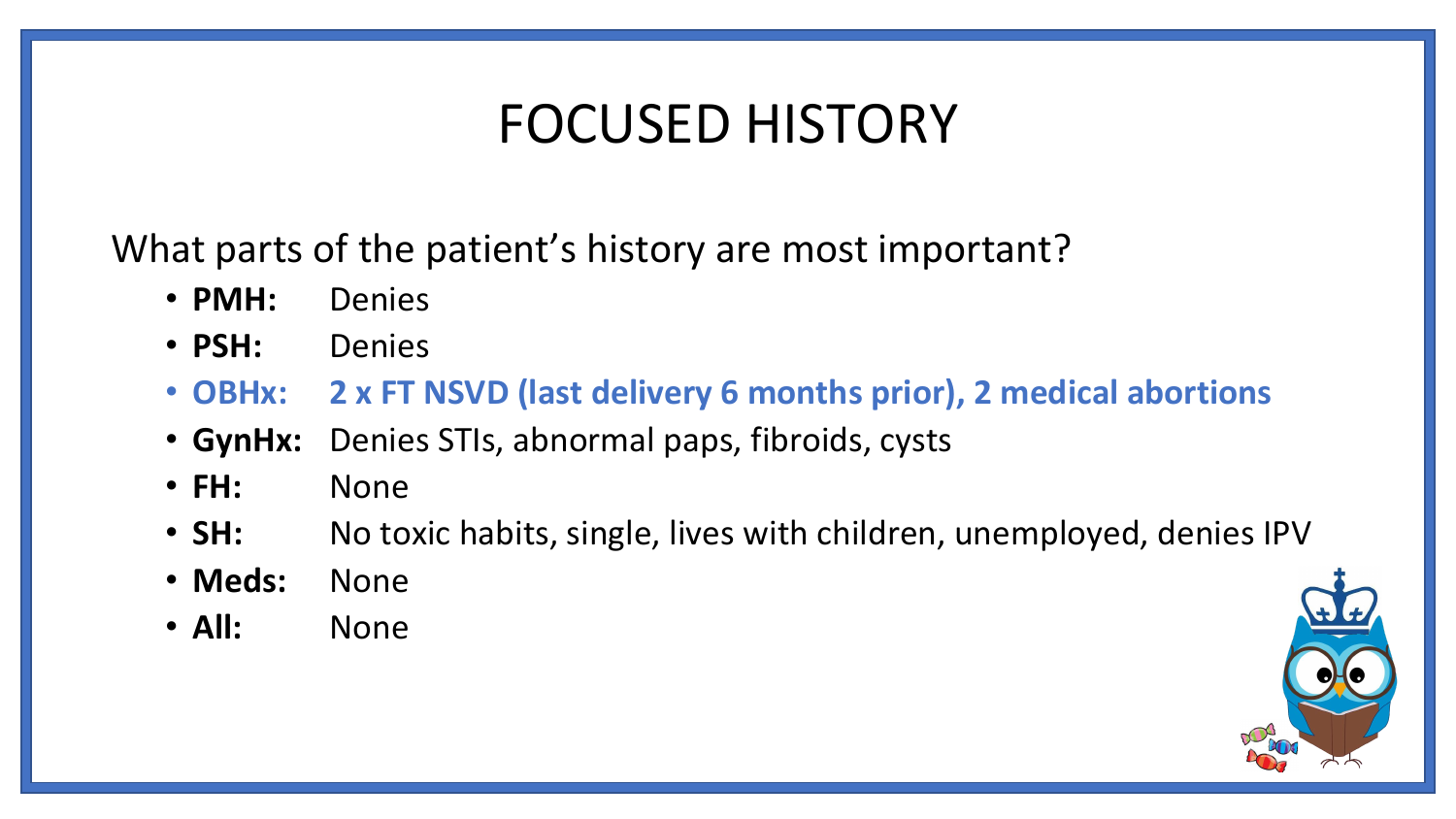#### PERTINENT PHYSICAL EXAM FINDINGS

**Vitals:** *BP* 124/70, *P* 80, *Ht* 165 cm, *Wt* 80 kg, *BMI* 29.4 kg/m<sup>2</sup> **Gen:** NAD

#### **Genitourinary:**

- NEFG; normal urethral meatus and bladder; normal cervix, uterus, adnexae
- Normal sensation; +anal wink
- No prolapse noted
- Normal muscle tone with Kegel, 4/5
- No urethral hypermobility, displacement angle of 5 degrees
- +Cough stress test (bladder filled to 300 mL sterile water) while supine and standing
- Post-void residual: 100 mL
- Urinalysis: negative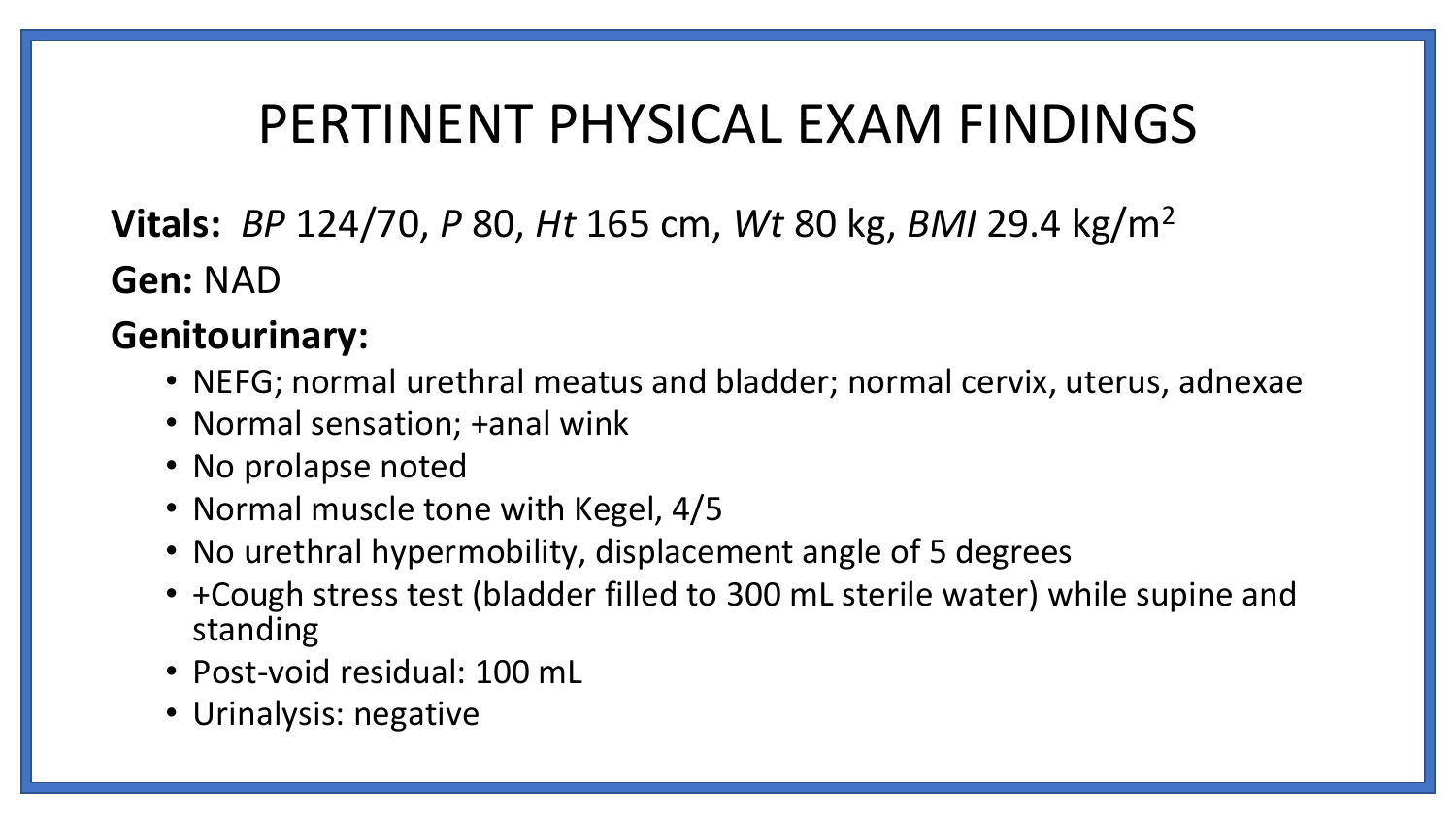## BACKGROUND

- **Urinary incontinence**: Involuntary loss of urine; 3 type-stress, urge, mixed
	- Affects 25% of young women, 44-57% of middle-aged/postmenopausal women
		- 75% of older women experience some degree of UI
	- Only 45% of women with UI symptoms seek care
- **Stress urinary incontinence**: involuntary loss of urine on effort, physical exertion, sneezing, or coughing that is bothersome to the patient and frequently affects quality of life
	- 15.7% of adult women; highest incidence in women 45-49 yo
		- 77.5% report symptoms as bothersome, depends on severity of SUI
	- QoL: UI associated with depression and anxiety, social isolation; affects sexual health; increases risks of vaginal and perineal infections

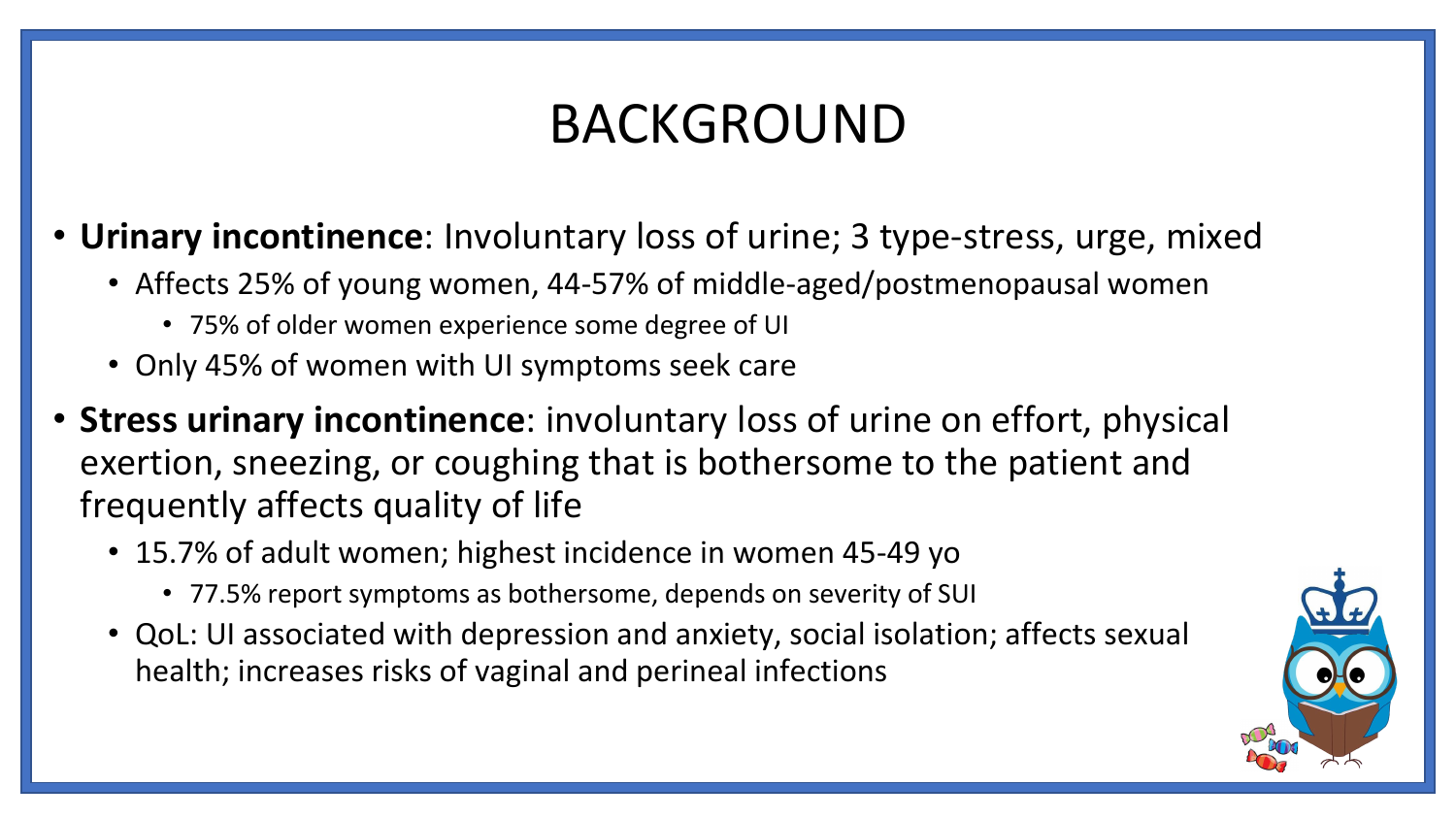## PATHOPHYSIOLOGY

- Stress UI:
	- Urethral hypermobility
		- Insufficient support from pelvic musculature and vaginal tissues
		- Causes: Chronic pressure (chronic cough, obesity, chronic constipation); trauma (childbirth)
	- Intrinsic sphincter deficiency
		- Abnormal intrinsic urethral muscle tone, leading to SUI even with minimal elevations in intraabdominal pressure
		- Causes: neuromuscular damage, women w/ history of multiple urologic surgeries

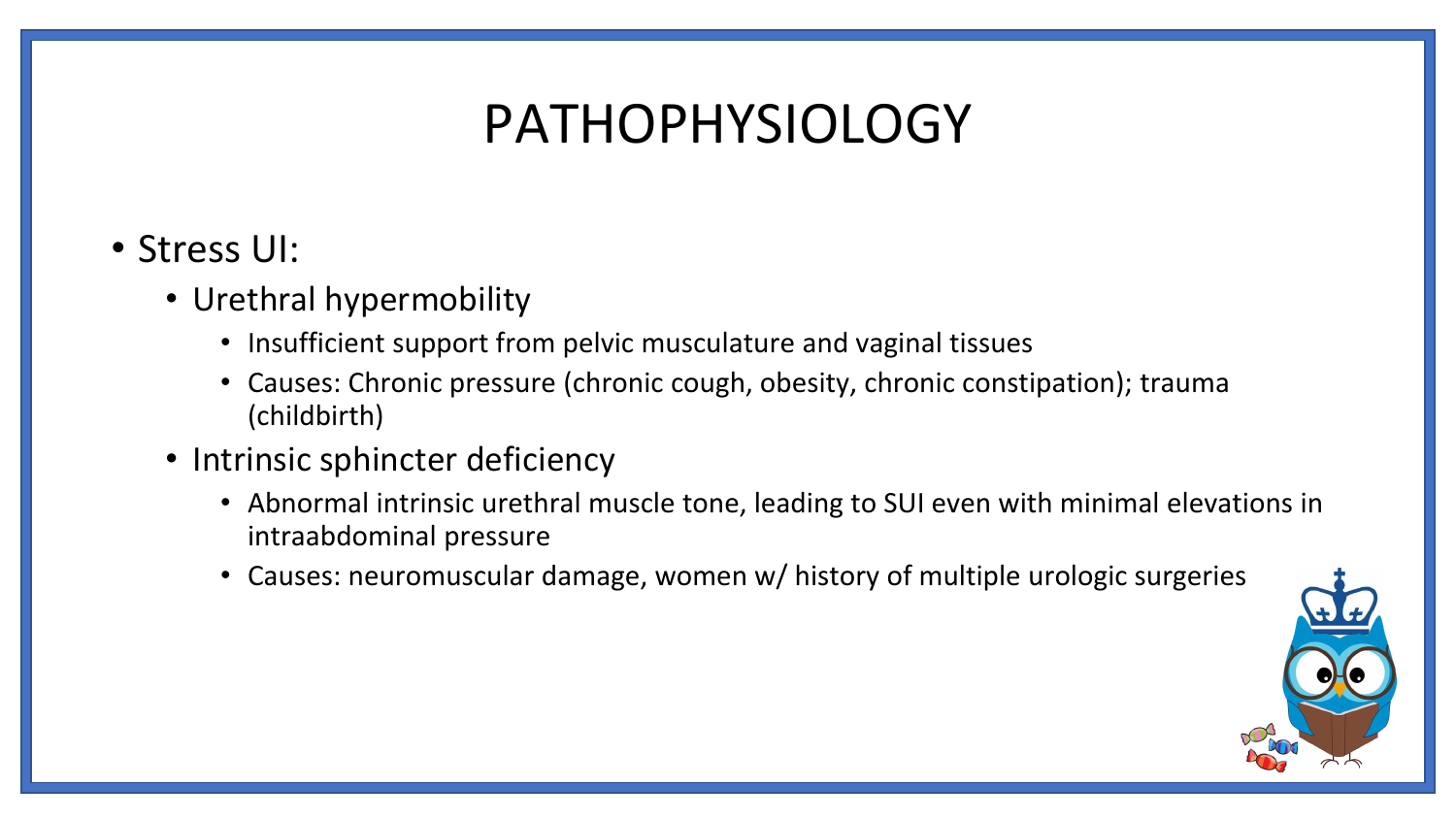## DIFFERENTIAL

| <b>Differential Diagnosis</b>                                    | <b>Types of Urinary Incontinence</b>                            |
|------------------------------------------------------------------|-----------------------------------------------------------------|
| Genitourinary                                                    | - Chronic urinary retention                                     |
| Filling and storage disorders                                    | Coital UI<br>$\blacksquare$                                     |
| Urodynamic SUI<br>$\blacksquare$                                 | <b>Continuous UI</b><br>$\blacksquare$                          |
| Detrusor overactivity (Idiopathic, neurogenic)<br>$\blacksquare$ | <b>Extraurethral UI</b><br>$\blacksquare$                       |
| - Mixed types                                                    | <b>Functional UI</b><br>$\blacksquare$                          |
| Fistula (vesical, ureteral, urethral)                            | Insensible UI<br>$\blacksquare$                                 |
| Infectious (UTI, vaginitis)                                      | Mixed UI<br>$-$                                                 |
| Congenital (Ectopic ureter, epispadias                           | Nocturnal enuresis<br>$\overline{\phantom{a}}$                  |
| Nongenitourinary                                                 | Occult SUI (after reduction of POP)<br>$\overline{\phantom{a}}$ |
| Functional (neurologic, cognitive, psychologic,                  | <b>OAB</b><br>$\blacksquare$                                    |
| physical impairment)                                             | <b>Postmicturition leakage</b><br>$\qquad \qquad -$             |
| Environmental                                                    | <b>Postural UI</b><br>$\overline{\phantom{a}}$                  |
| Pharmacologic                                                    | - SUI                                                           |
| Metabolic                                                        | - UUI                                                           |
|                                                                  | WM                                                              |

 $77$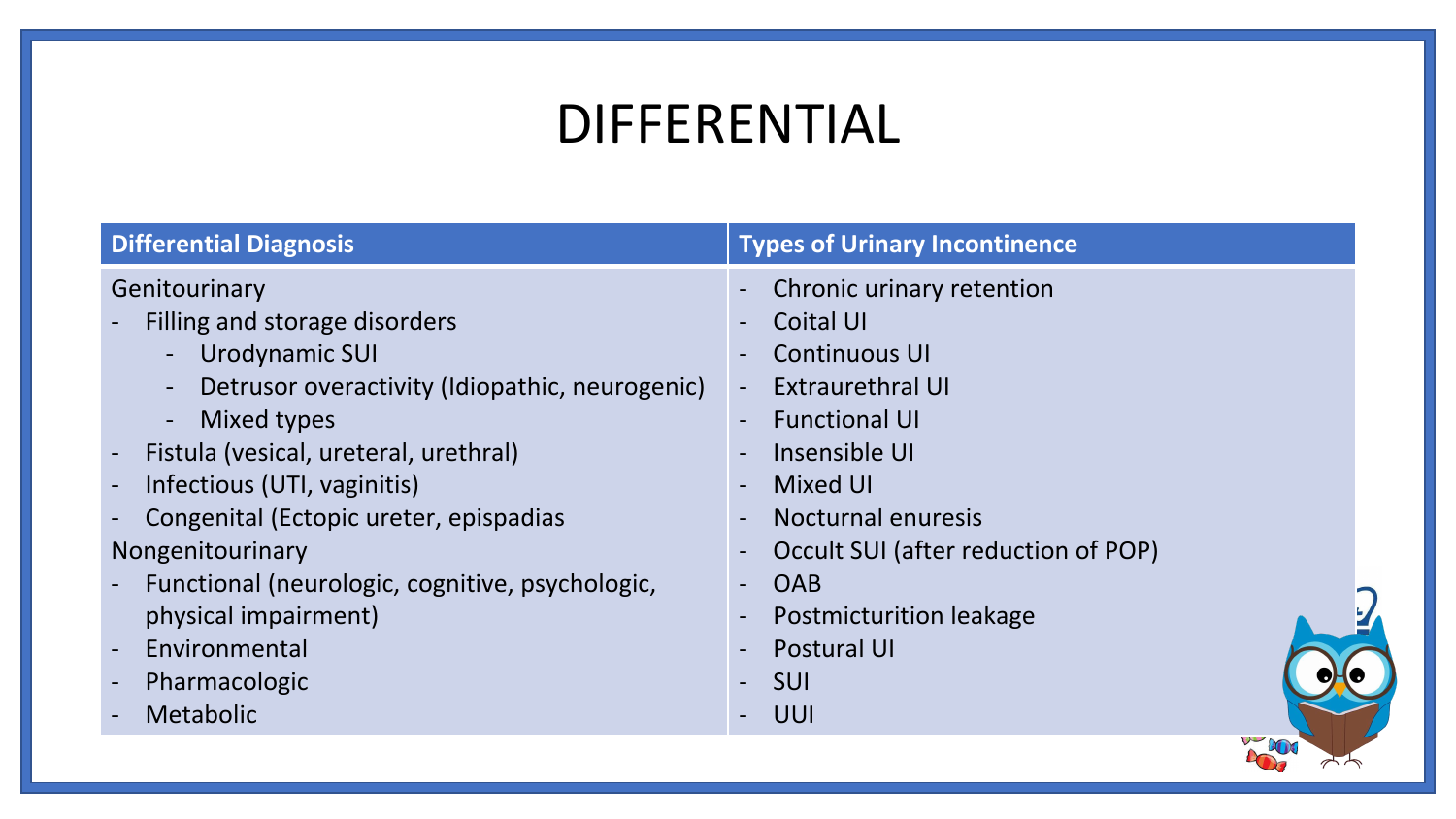## EVALUATION

#### 6 basic parts to evaluation (ACOG/AUGS)

- 1. History
- 2. Urinalysis
- 3. Physical Examination
- 4. Demonstration of stress incontinence
- 5. Assessment of urethral hypermobility
- 6. Measurement of postvoid residual urine volume

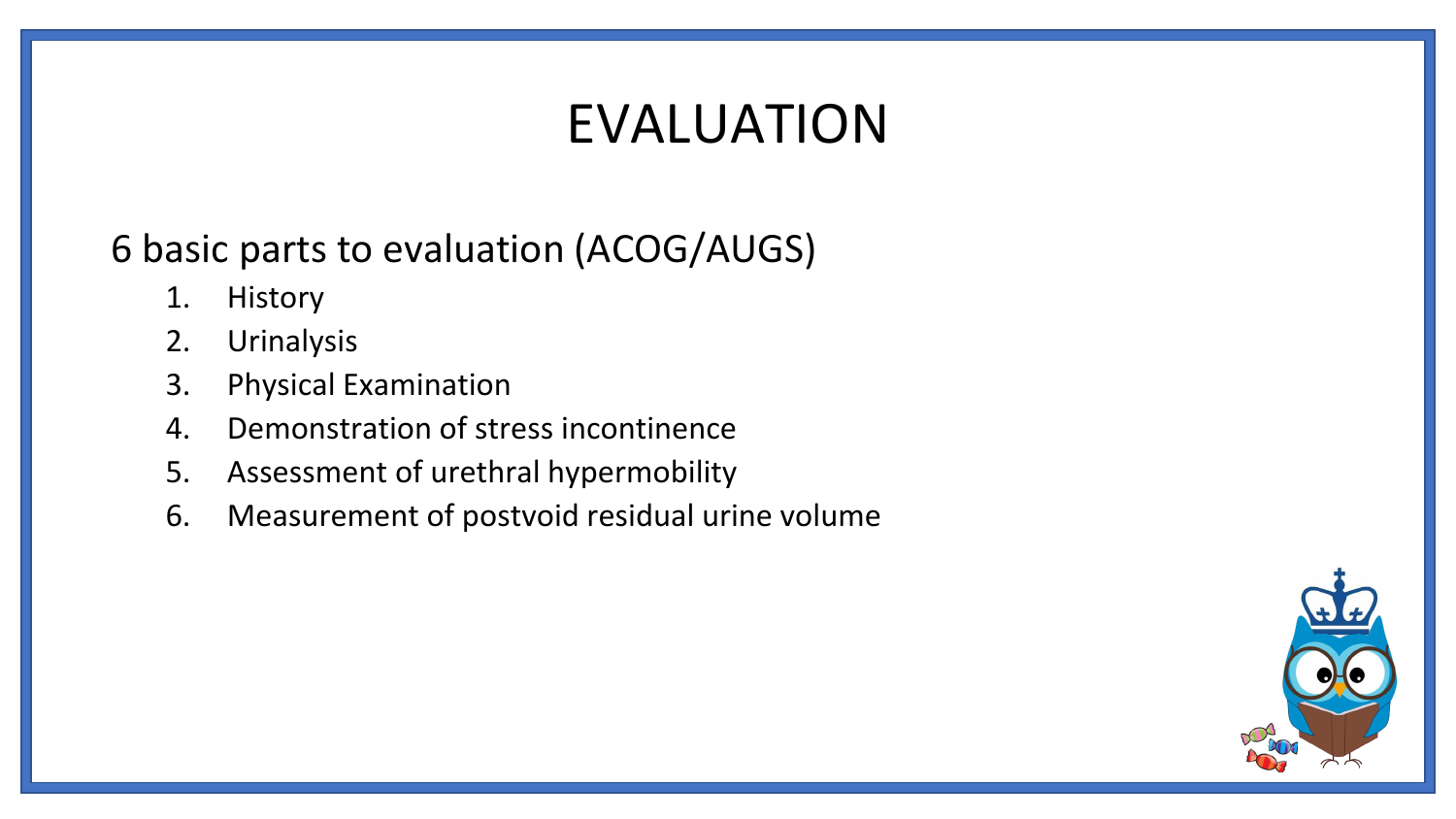## EVALUATION - HISTORY

#### **Detailed urologic history**

- Type of incontinence, triggers, frequency, severity, pad use, effects on ADLs
- Storage issues
	- i.e. nocturia, urgency, overflow incontinence
- Emptying/voiding symptoms
	- i.e. hesitancy, slow stream, intermittency, straining to void, spraying of stream, feeling of incomplete emptying, need to revoid immediately, post-micturition leakage, positiondependent void, dysuria
- Validated questionnaires can be used
	- i.e. Urogenital Distress Inventory, UDI; Incontinence Severity Index, ISI

#### **Detailed medical history**

- Common causes: DM, neurologic disorders
- Medications: diuretics, caffeine, narcotics, anticholinergic medications, antihistamines, psychotropic drugs, alph—adrenergic agonists, calcium channel blockers

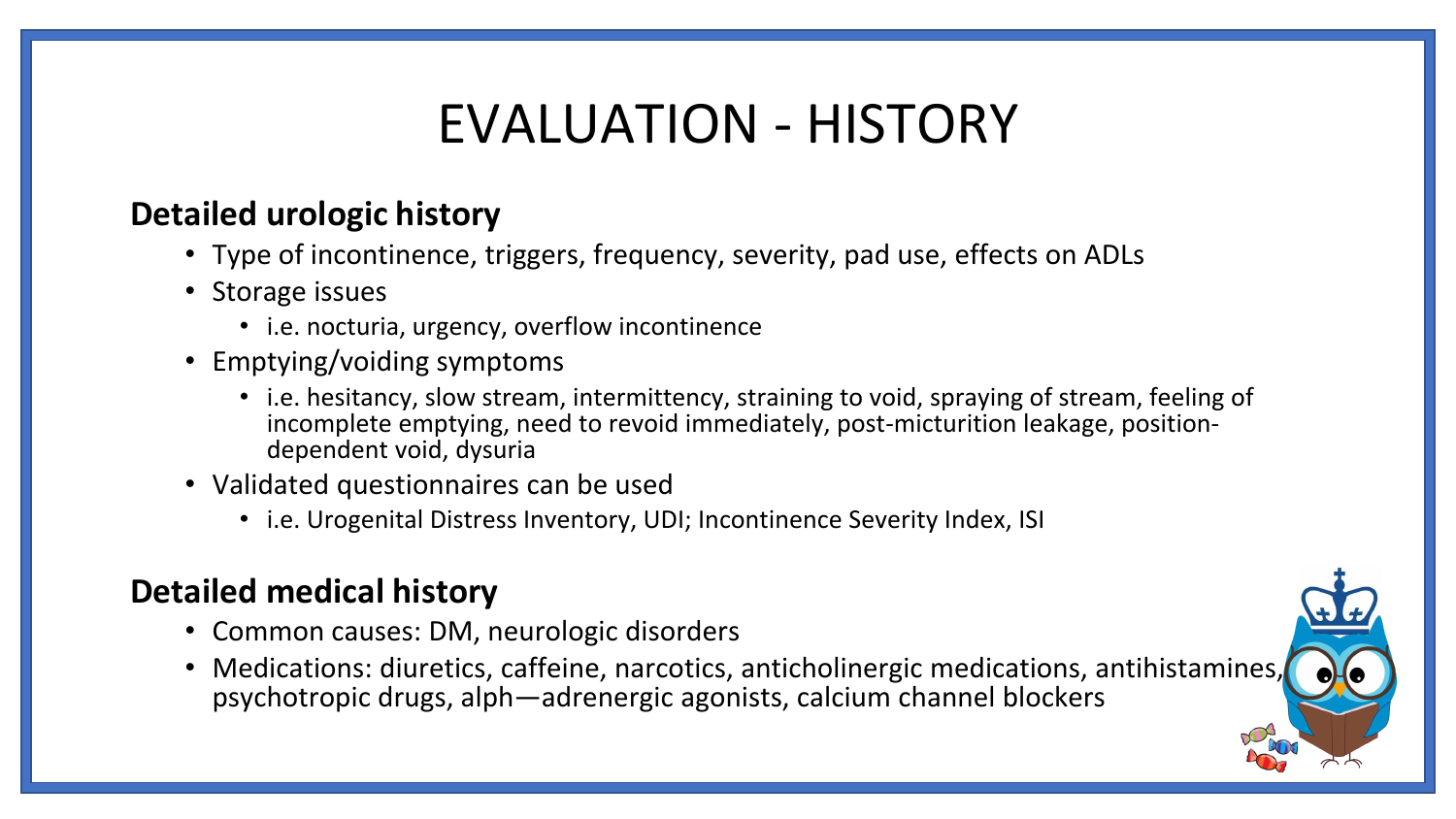## EVALUATION

#### **Physical Exam and Simple Cystometry**

- Assess for normal anatomy
	- i.e., rule out urethral diverticulum, ectopic ureter, fistula
- Assess for pelvic organ prolapse
- Assess for infection
- Urethral hypermobility
	- Q-tip test, 30 degree or greater displacement angle with Valsalva
- Cough stress test
	- Backfill bladder to 300 mL, test both supine and standing if –CST while supine
- Post-void residual
	- Normal is <150 mL

#### **Urinalysis**

• Rule out UTI

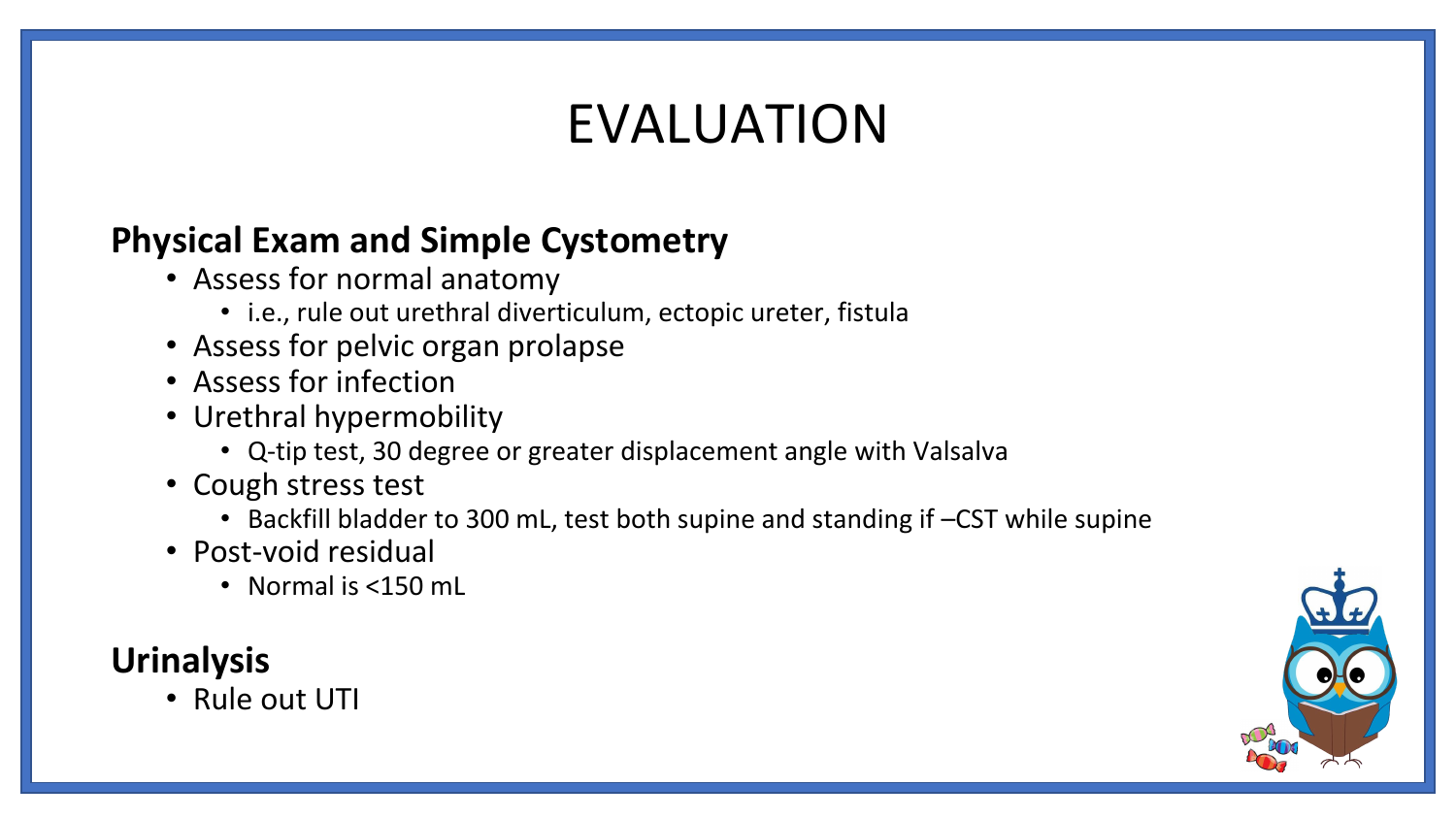#### BRIEFLY: POP-Q



| Anterior  | Anterior  | Cervix or     |
|-----------|-----------|---------------|
| wall      | wall      | cuff          |
| Aa        | Ba        | C             |
| Genital   | Perineal  | Total vaginal |
| hiatus    | body      | length        |
|           |           |               |
| gh        | pb        | tvl           |
| Posterior | Posterior | Posterior     |
| wall      | wall      | fornix        |

#### Box 1. Stages of Pelvic Organ Prolapse  $\Leftrightarrow$

Stages are based on the maximal extent of prolapse relative to the hymen, in one or more compartments.

Stage 0: No prolapse; anterior and posterior points<br>are all -3 cm, and C or D is between -TVL and  $-$  (TVL  $-$  2) cm.

Stage I: The criteria for stage 0 are not met, and the most distal prolapse is more than 1 cm above the level of the hymen (less than -1 cm).

Stage II: The most distal prolapse is between 1 cm above and 1 cm below the hymen (at least one point is  $-1$ , 0, or  $+1$ ).

Stage III: The most distal prolapse is more than 1 cm<br>below the hymen but no further than 2 cm less than TVL.

**Stage IV:** Represents complete procidentia or vault<br>eversion; the most distal prolapse protrudes to at least  $(TVL - 2)$  cm.

Abbreviations: C, cervix; D, posterior fornix; TVL, total vaginal length. Data from Bump RC, Mattiasson A, Bo K, Brubaker LP, DeLancey JO, Klarskov P, et al. The standardization of terminology of female pelvic organ prolapse and pelvic floor dysfunction. Am J Obstet Gynecol 1996;175:10-7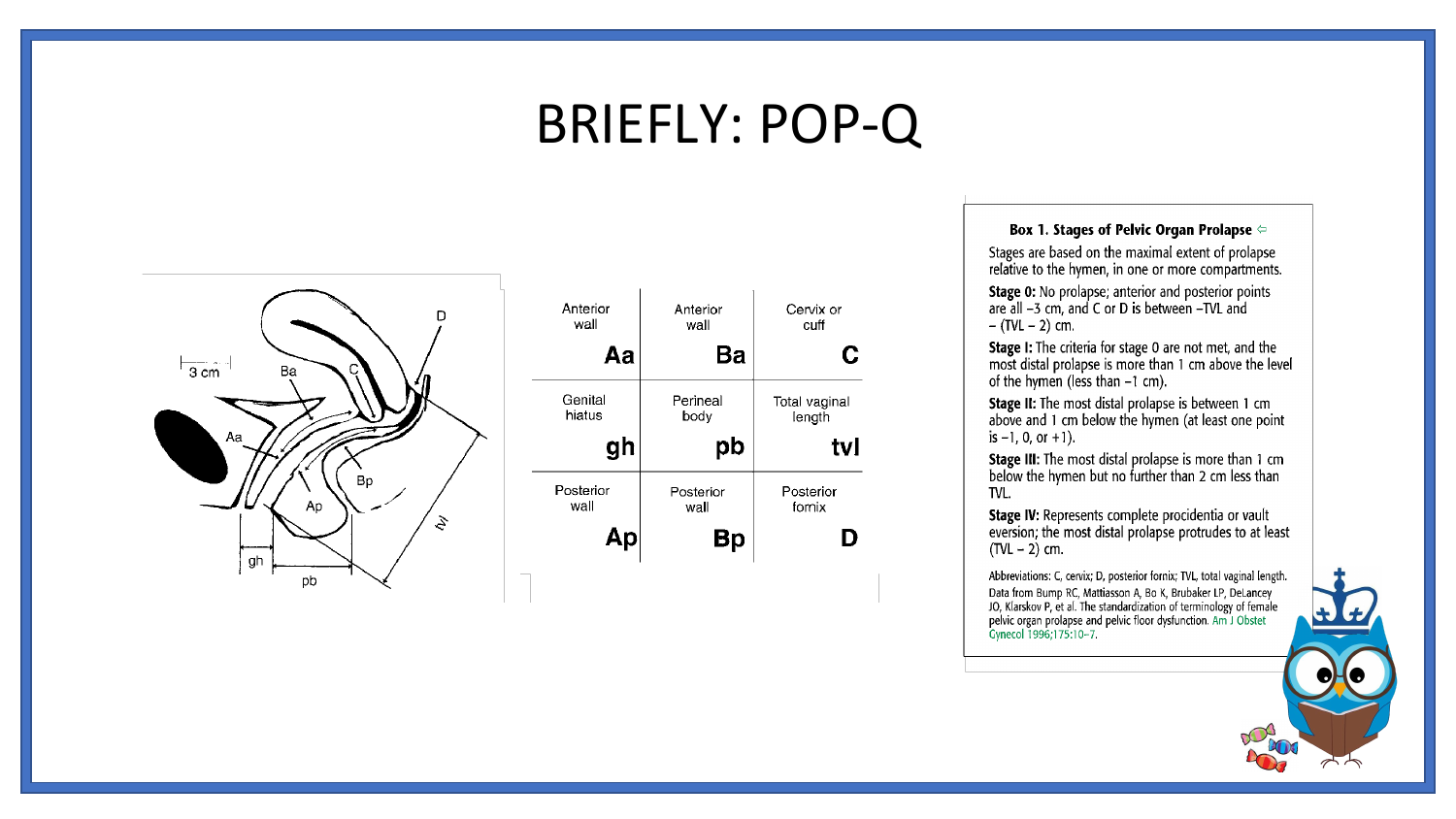#### SIMPLE VS. COMPLICATED SUI

Table 1. Basic Evaluation Findings for Uncomplicated Versus Complicated Stress Urinary Incontinence ⇔

|                                                                               | <b>Findings</b>                                                                                                          |                                                                                                                                                                                                                                                                   |                                                       |
|-------------------------------------------------------------------------------|--------------------------------------------------------------------------------------------------------------------------|-------------------------------------------------------------------------------------------------------------------------------------------------------------------------------------------------------------------------------------------------------------------|-------------------------------------------------------|
| <b>Evaluation</b>                                                             | Uncomplicated                                                                                                            | Complicated                                                                                                                                                                                                                                                       |                                                       |
| History*                                                                      | Urinary incontinence associated with involuntary<br>loss of urine on effort, physical exertion,<br>sneezing, or coughing | Symptoms of urgency, incomplete emptying,<br>incontinence associated with chronic urinary retention,<br>functional impairment, or continuous leakage                                                                                                              |                                                       |
|                                                                               | Absence of recurrent urinary tract infection                                                                             | Recurrent urinary tract infection                                                                                                                                                                                                                                 |                                                       |
|                                                                               | No prior extensive pelvic surgery<br>No prior surgery for stress incontinence                                            | Previous extensive or radical pelvic surgery (eg, radical<br>hysterectomy.                                                                                                                                                                                        | **Complicated SUI<br>may require                      |
|                                                                               |                                                                                                                          | Prior anti-incontinence surgery or complex urethral<br>surgery (eg, urethral diverticulectomy or urethrovaginal<br>fistula repair)                                                                                                                                | multichannel<br>urodynamics for<br>further assessment |
|                                                                               | Absence of voiding symptoms                                                                                              | Presence of voiding symptoms: hesitancy, slow stream,<br>intermittency, straining to void, spraying of urinary<br>stream, feeling of incomplete voiding, need to<br>immediately revoid, postmicturition leakage, position-<br>dependent micturition, and dysurial |                                                       |
| Absence of medical conditions that can affect<br>lower urinary tract function | Presence of neurologic disease, poorly controlled<br>diabetes mellitus, or dementia                                      |                                                                                                                                                                                                                                                                   |                                                       |
| Physical examination                                                          | Absence of vaginal bulge beyond the hymen<br>on examination<br>Absence of urethral abnormality                           | Symptoms of vaginal bulge or known pelvic organ<br>prolapse beyond the hymen confirmed by physical<br>examination, presence of genitourinary fistula, or<br>urethral diverticulum                                                                                 |                                                       |
| Urethral mobility assessment                                                  | Presence of urethral mobility                                                                                            | Absence of urethral mobility                                                                                                                                                                                                                                      |                                                       |
| Postvoid residual urine volume                                                | Less than 150 mL                                                                                                         | Greater than or equal to 150 mL                                                                                                                                                                                                                                   |                                                       |
| Urinalysis/urine culture                                                      | Negative result for urinary tract infection or<br>hematuria                                                              |                                                                                                                                                                                                                                                                   |                                                       |

\*A complete list of the patient's medications (including nonprescription medications) should be obtained to determine whether individual drugs may be influencing the function of the bladder or urethra, which leads to urinary incontinence or voiding difficulties.

<sup>1</sup>Recurrent urinary tract infection is defined as three documented infections in 12 months or two documented infections in 6 months.

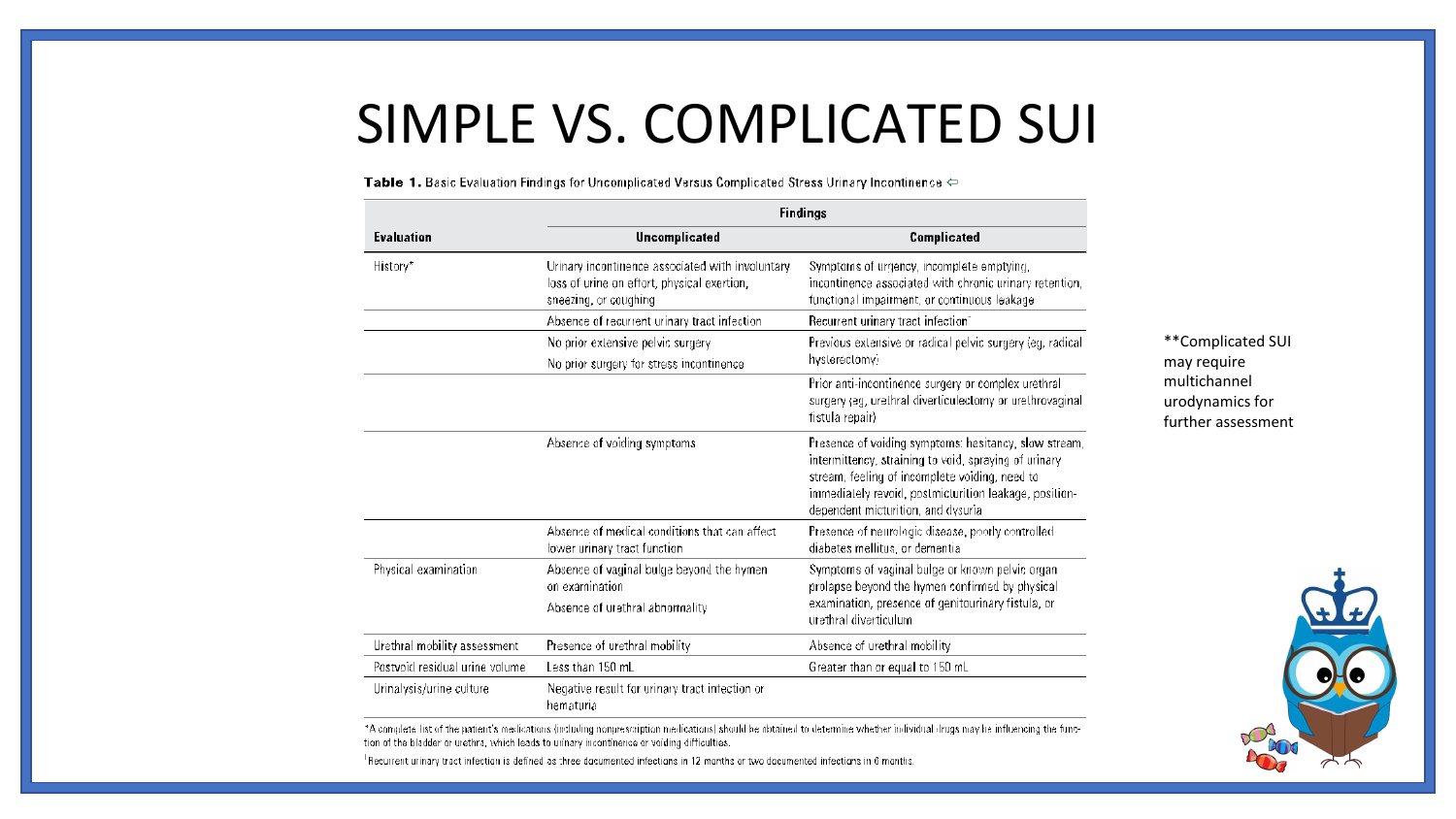#### TREATMENT

• In a future lecture

# **Stay tuned….**

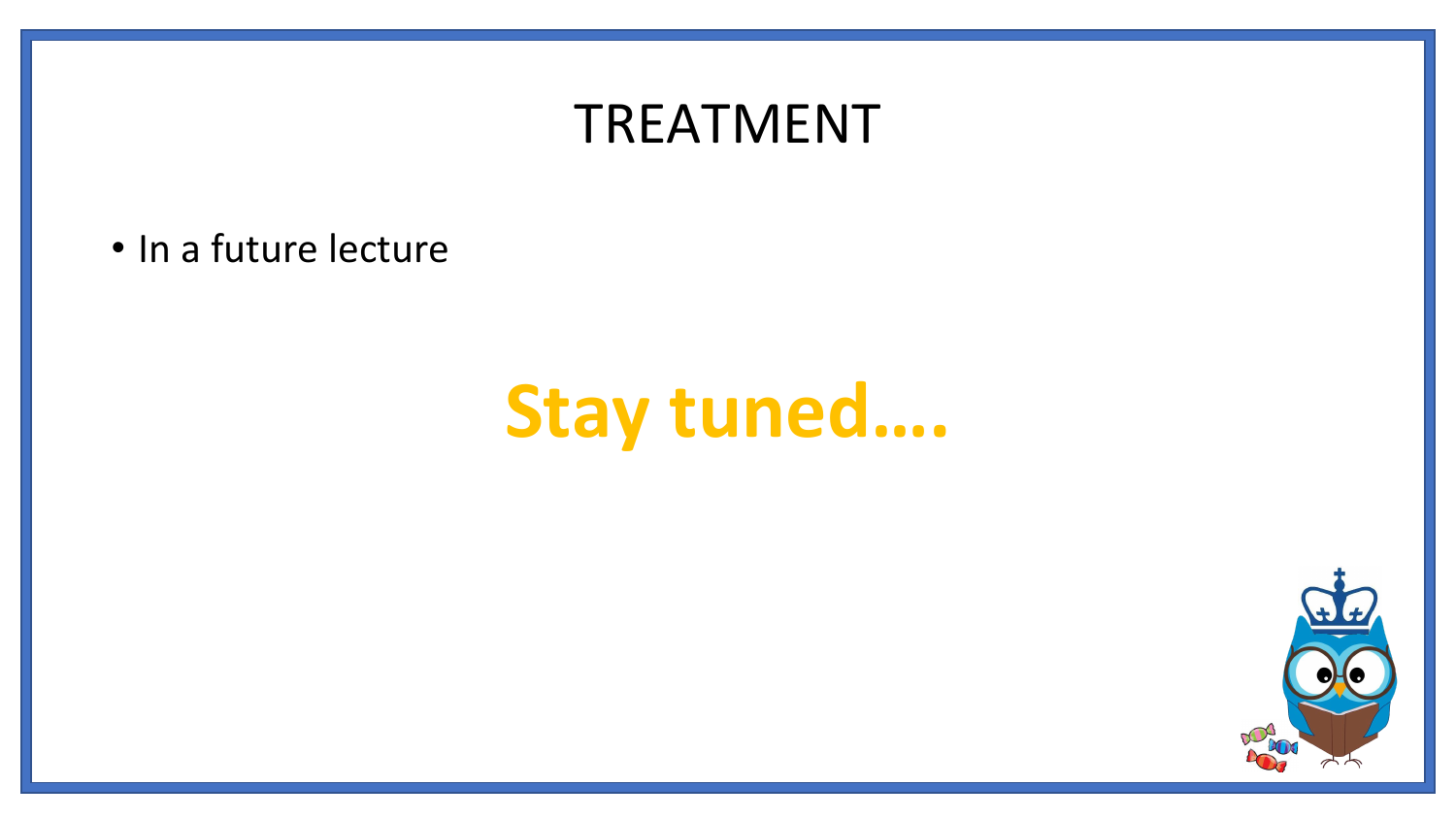#### TAKE-HOME POINTS

- SUI is a common condition that has significant effects on a patient's quality of life.
- SUI can be divided into **simple** or **complicated** SUI.
- Minimum evaluation of SUI includes 6 parts: history, UA, physical exam, demonstration of SUI, assessment of urethral hypermobility, and measurement of postvoid urine volume.
- Further testing, such as multichannel urodynamic testing, may be useful in women with complicated disease.

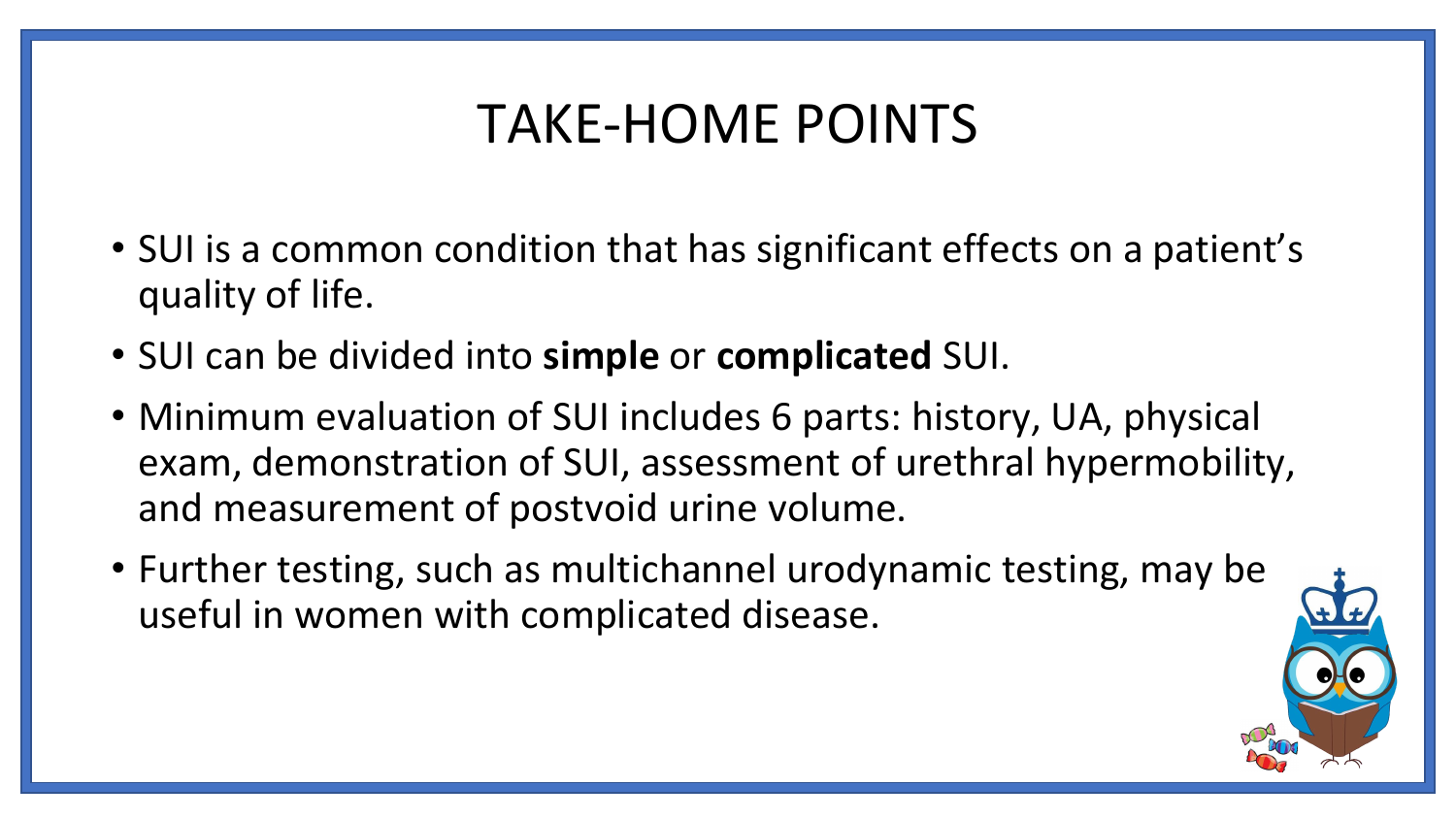## BILLING AND CODING

Diagnoses:

N39.3, Stress incontinence (female)

#### CPT Codes:

Established outpatient visit: at least 99213 (higher if attending sees patient with you) New outpatient visit: at least 99203 (higher if attending sees patient with you)